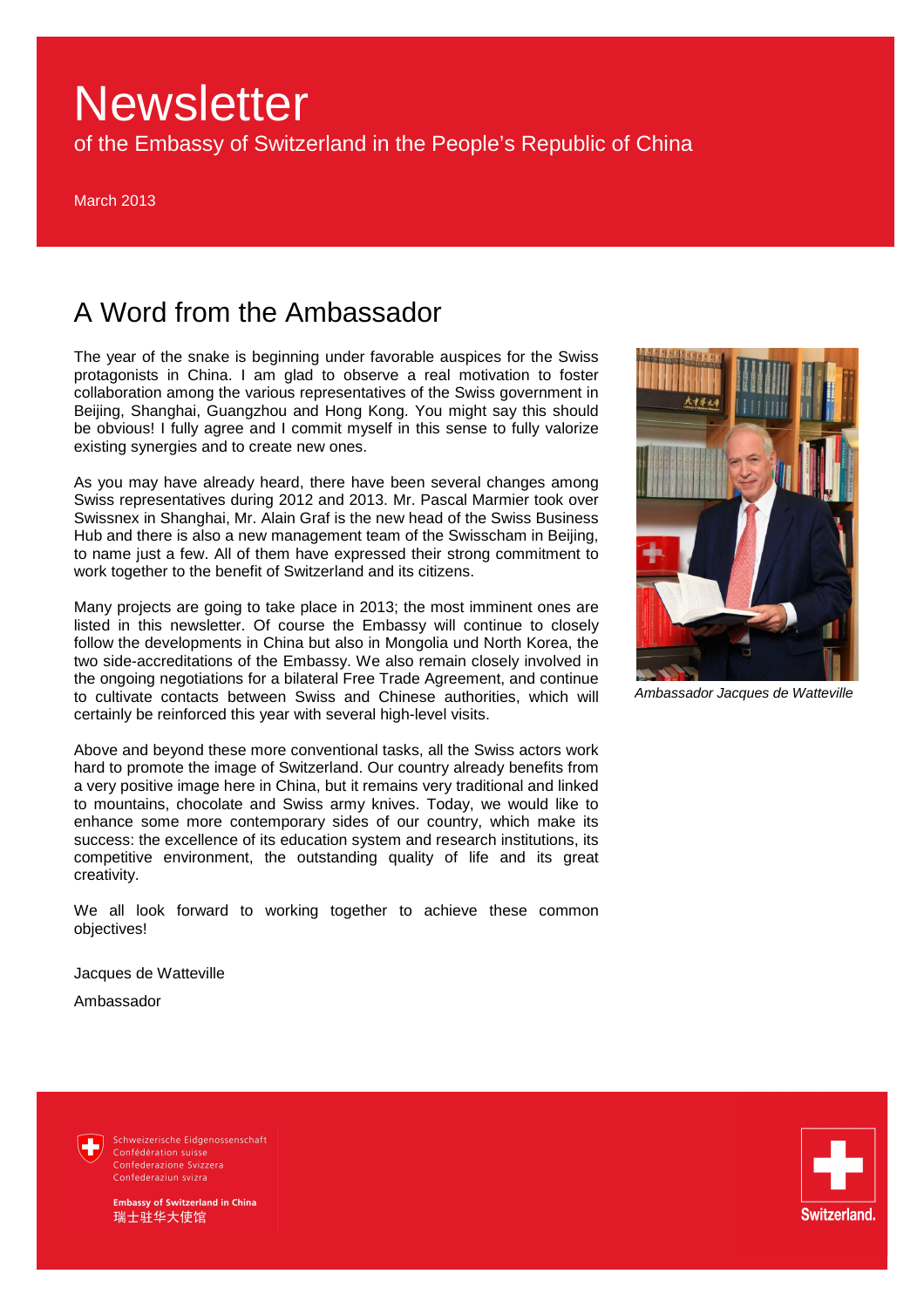of the Embassy of Switzerland in the People's Republic of China

March 2013

# **Upcoming Events**

## **Fête de la Francophonie:**

La Fête de la Francophonie takes place during the whole month of March. This  $18<sup>th</sup>$  edition in China gives you the opportunity to attend many cultural activities linked to the French speaking culture all over China in French, but also in Chinese and other languages. The Swiss Embassy and Consulates general in China are contributing to several activities:

## Mars en Folie

Great success for the 6th edition of « Mars en Folie » in Beijing: The venue was full for the concert of the Swiss reggae musician Junior Tshaka, who played on Saturday 9th at Yugong Yishan after the Canadian Klô Pelgag, the French Les Mauvaises Langues and the Belgians Benjamin Schoos & Sophie Galet.

From March  $6<sup>th</sup>$  to 23<sup>rd</sup>, these four groups are touring in 13 Chinese cities. Pop, rock and reggae, they will perform in universities and concert halls in Beijing and Macau, as well as Tianjin, Jinan, Qingdao, Wuhan, Xian, Guiyang, Chengdu, Chongqing, Shanghai, Guangzhou and Hong Kong. The concerts are free and open to all! A unique opportunity to listen to brilliant young artists from the francophone music scene, presented for the first time in China.

The music festival Mars en Folie is organized by the network of Alliances françaises, the Embassies of Canada, Switzerland and Belgium / Wallonia-Brussels Delegation, as well as the Québec offices in China. (http://www.marsenfolie.afchine.org).

## Festival du Film Francophone

The Francophone Film Festival is annually held in March. This year, 25 member countries of the Francophonie present films, documentaries and short films to the Chinese public in 13 different cities. (www.faguowenhua.com/francophonie).

For this 2013 edition, the Embassy of Switzerland has selected the film "Mon frère se marie" from the film-maker Jean-Stéphane Bron. This moving tragicomedy portraits the difficult relationship among the members of a Swiss middle-class family, which struggles to present a fake, but nice picture of themselves on the occasion of the wedding of their Vietnamese adoptive son Vingh. French, with Chinese and English subtitles. (http://www.faguowenhua.com/francophonie)



- 8 mm - 2 2 2 5 5 5 5 mm B + cm +





Switzerland.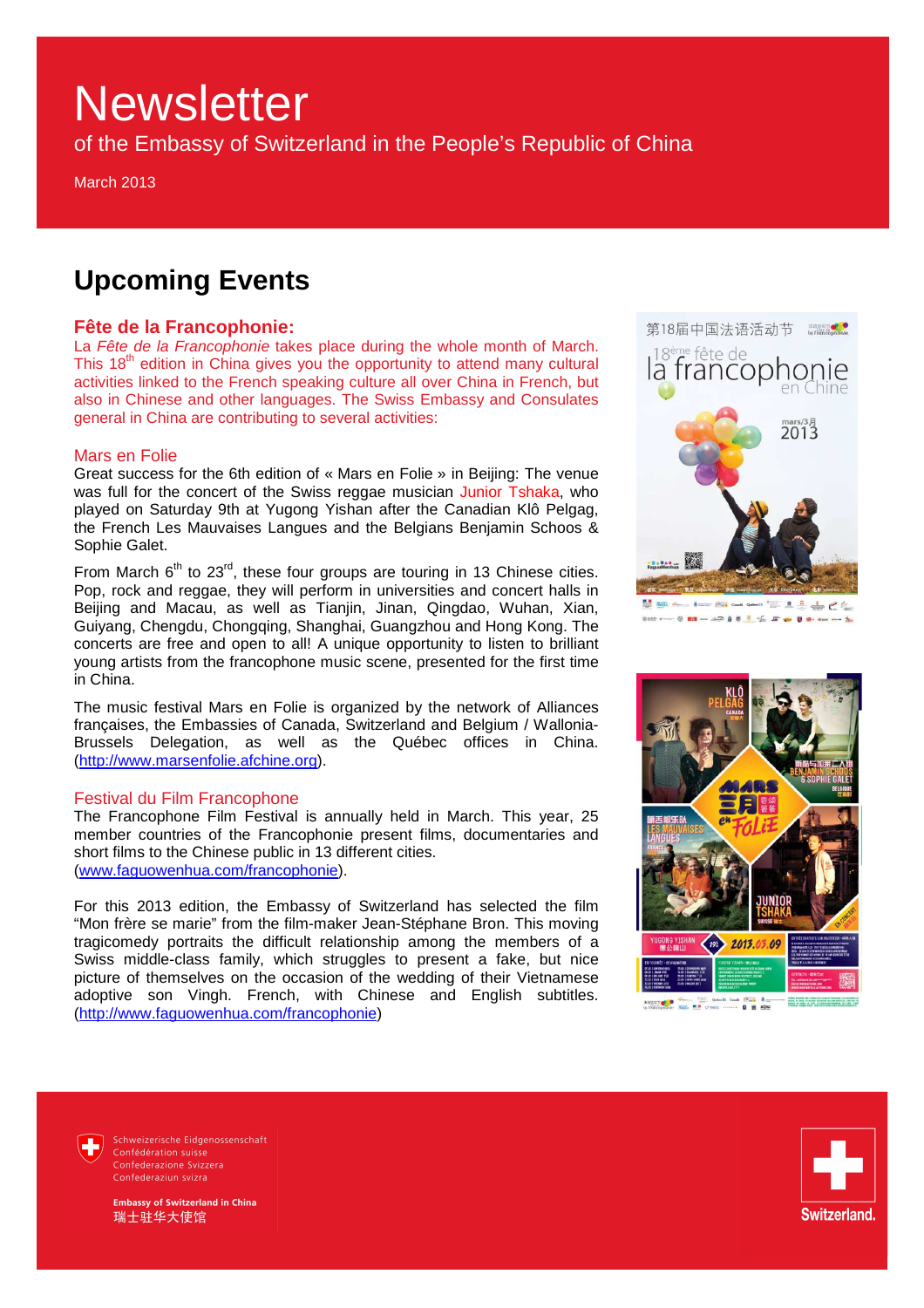of the Embassy of Switzerland in the People's Republic of China

March 2013

#### Projet mode!

A young Swiss designer, Mrs Jenifer Burdet, will take part in this first edition of the Fashion project organized in the frame of the Fête de la Francophonie 2013. 14 young designers from Switzerland, Belgium, France, Canada and China will work together during two weeks at the Beijing Institute of Fashion Technologies (BIFT). This gives them a great opportunity to meet and exchanges ideas, techniques and artistic concepts. They will reveal their creativity and present their common work to the public on March  $29<sup>th</sup>$ . Upon invitation only. For further information please contact the Embassy.



Fashion project

# **Groombridge**

# March 26<sup>th</sup>, BUAA University, Beijing

Don't miss the concert of the Swiss rock band Groombridge at the BUAA University in Beijing. You won't find the spirit of Burgdorf, their place of origin, but a more "British style" in their slightly psychedelic rock! They will perform in 9 cities in their second China Tour. (http://groombridge.ch/tours/chinatour-13/)

## **Bubble Beatz**

## April 29<sup>th</sup> to May 1<sup>st</sup>, Midi Music Festival, Beijing

Whether on the open air stage, in a club drenched in sweat, or in front of a huge TV audience: If they can hammer away at their impressive "Trashmachine", Bubble Beatz feel right at home, sweeping people along with hypnotic rhythms, powerful beats and a stunning visual spectacle. Since 1999, the two drummers Kay Rauber and Christian Gschwend have been giving everything in their intensely physical and visceral shows. They will be in China soon, electrifying new audiences with energy, rhythm and exhilaration... (http://bubblebeatz.jimdo.com/)

### **Sybreed**

## May 1<sup>st</sup>, Midi Music Festival, Beijing

If you like aggressive metal don't miss Sybreed on May 1st in Beijing! Formed in 2003, this industrial groove metal band from Switzerland is going to take you for a ride to explore the darker side of their musical experience with their chilling voices and groovy guitars. If you don't make it in Beijing, they will also perform in Shanghai, Shenzhen and Hong Kong. Supported by Pro Helvetia. (www.sybreed.com)



Bubble Beatz performance



Sybreed

Schweizerische Eidgenossenschaft



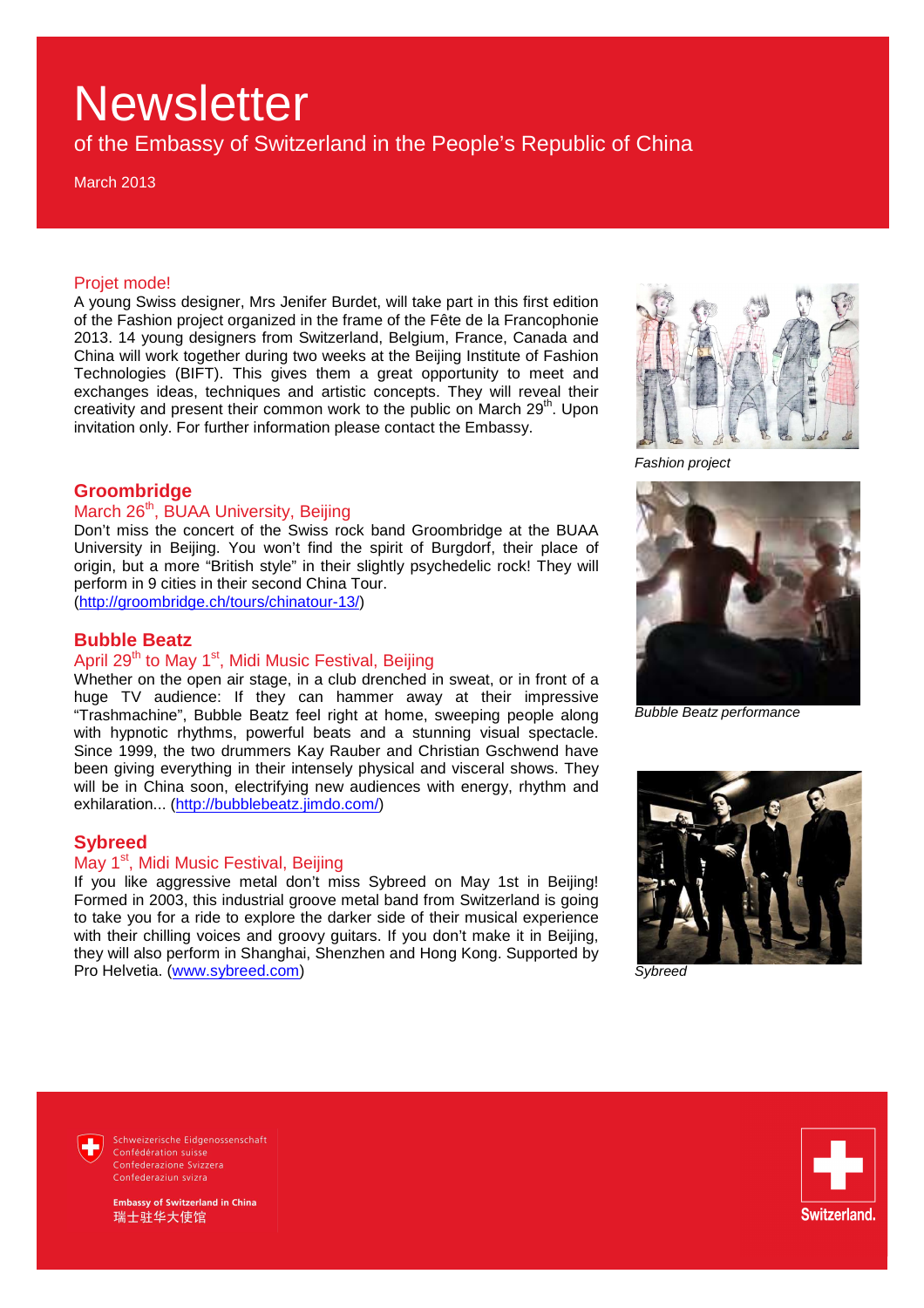of the Embassy of Switzerland in the People's Republic of China

March 2013

# **Political News**

## Visit to Switzerland of Chinese Vice Premier HUI Liangyu

The Vice Premier of the People's Republic of China, Hui Liangyu paid an official working visit to Switzerland on 18 February 2013 at the invitation of Federal Councillor Didier Burkhalter, who as well as being Vice President of the Federal Council heads the Federal Department of Foreign Affairs (FDFA). During the visit he paid a courtesy call on the Swiss President Ueli Maurer and also had a meeting with Federal Councillor Johann N. Schneider-Ammann.

The two parties acknowledged the growing importance of exchanges between China and Switzerland in areas including the movement of persons, goods and services, culture, knowledge and ideas. It was also agreed that in addition to bilateral agreements and official visits, the imminent opening of a direct air link between Beijing and Geneva is both a good indicator and a new instrument for ever more dynamic relations between the two countries.



Mr. Burkhalter shakes hands with Mr. Hui Liangyu (picture from Xinhua Agency)

# **Economic News**

## Eighth Round of FTA Negotiations

The eighth round of negotiations on the Switzerland-China Free Trade Agreement took place in the week of 25 February 2013 in Beijing, China. The Chinese delegation was led by Mr. YAO Wenliang, Commercial Counselor, Department of International Trade and Economic Affairs, Ministry of Commerce. Head of the Swiss delegation was Ambassador Christian ETTER, Delegate of the Swiss Government for Trade Agreements, State Secretariat for Economic Affairs, Federal Department of Economic Affairs, Education and Research.

## 1<sup>st</sup> Round of Social Security Agreement (SSA) Negotiations

The Ministry of Human Resources and Social Security of China (MoHRSS) and the Federal Social Insurance Office (FSIO) held a first round of negotiations on a Social Security Agreement between the  $4<sup>th</sup>$  and  $6<sup>th</sup>$  of March in Beijing. The negotiations were efficient and took place in a friendly atmosphere. The objective is to conclude an agreement regulating primarily the posting of workers with the objective to mutually exempt them from the burden of double charging. Numerous points were agreed upon and a second round of negotiations will most likely be held this year.



Assistant Minister of Commerce Mr. YU Jianhua, Chinese Head of FTA Delegation Mr. YAO Wenliang and Swiss Head of Delegation Mr. Christian Etter during the Opening Plenary of the 8th Round of FTA **Negotiations** 



Switzerland.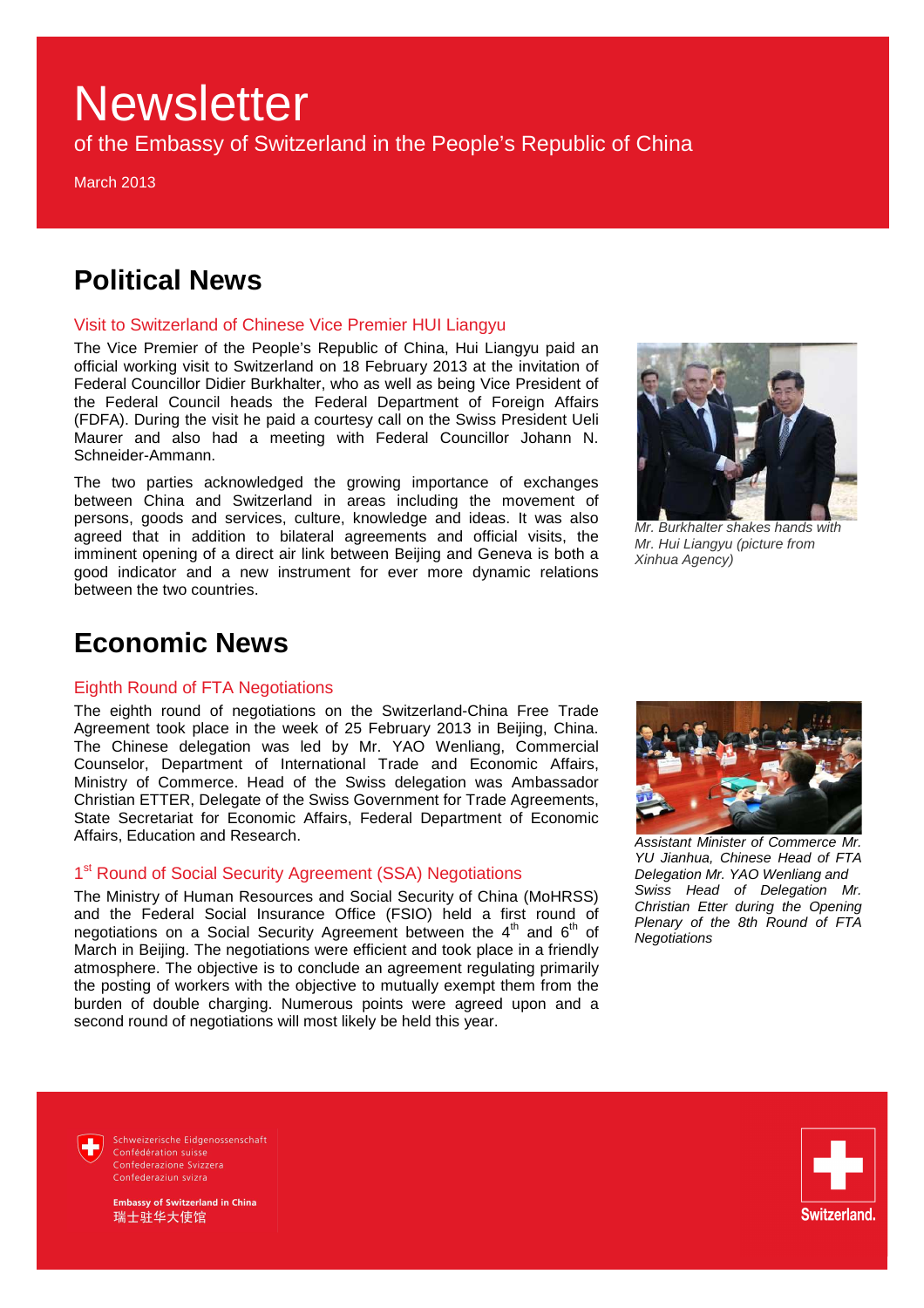of the Embassy of Switzerland in the People's Republic of China

March 2013

#### IPR-Dialogue

A delegation from the Swiss Intellectual Property Institute, lead by its Deputy Director Mr. Felix Addor, visited Beijing from March  $4<sup>th</sup>$  to  $8<sup>th</sup>$  for the 6th round of the bilateral dialogue on IPR. On the Chinese side the dialogue is coordinated by the Department of Treaty and Law of MofCOM and involves several Chinese authorities responsible for IPR matters such as the State Intellectual Property Office, the State Administration of Industry and Commerce as well as a number of other relevant institutions.

The yearly meetings of the bilateral working group, which alternately take place in Switzerland and China serve the purpose of discussing and explaining questions related to the respective IP-regulations as well as specific industry problems. The dialogue also offers an opportunity to industry representatives to raise specific concerns in the framework of an industry roundtable.

### Exploratory Talks on Bilateral Cooperation in Health Protection

Following the meeting of H.E. Ambassador de Watteville with Mr. YIN Li, Commissioner of the State Food and Drug Administration (SFDA) on February 4<sup>th</sup>, 2013, exploratory talks and exchange of information took place on March 4<sup>th</sup> and 5<sup>th</sup>, 2013 between SFDA and various Swiss competent authorities, such as experts from the Federal Office of Public Health (FOPH), Federal Office for the Environment (FOEN), Swissmedic (Swiss Agency for Therapeutic Products) and the State Secretariat for Economic Affairs (SECO). The discussions were fruitful and the objectives for the mutual understanding of the regulatory policies in both countries in the fields of cosmetics, chemicals, medicines and medical devices have been successfully reached.

### Groundbreaking Ceremony of Sino-Swiss Zhenjiang Ecological Industrial Park (SSZEIP)

On January 22<sup>th</sup>, 2013 the Groundbreaking Ceremony of the Sino-Swiss Zhenjiang Ecological Industry Park (SSZEIP) has been celebrated in Zhenjiang/Jiangsu. This bilateral initiative shall foster economic ties between Switzerland and China based on a more sustainable and environmental friendly development approach. The ceremony with speeches by the Swiss Ambassador, representatives of MofCOM, Zhenjiang and Cleantech Switzerland has been followed by more than 300 invited guests, amongst them 15 interested Swiss company representatives.



1st Round of Social Security Agreement (SSA) Negotiations



Chinese and Swiss delegation representatives with SFDA Deputy Commissioner Mr. BIAN Zhenjia (centre)



Schweizerische Fidgenossenschaft Confédération suisse Confederazione Svizzera Confederaziun svizra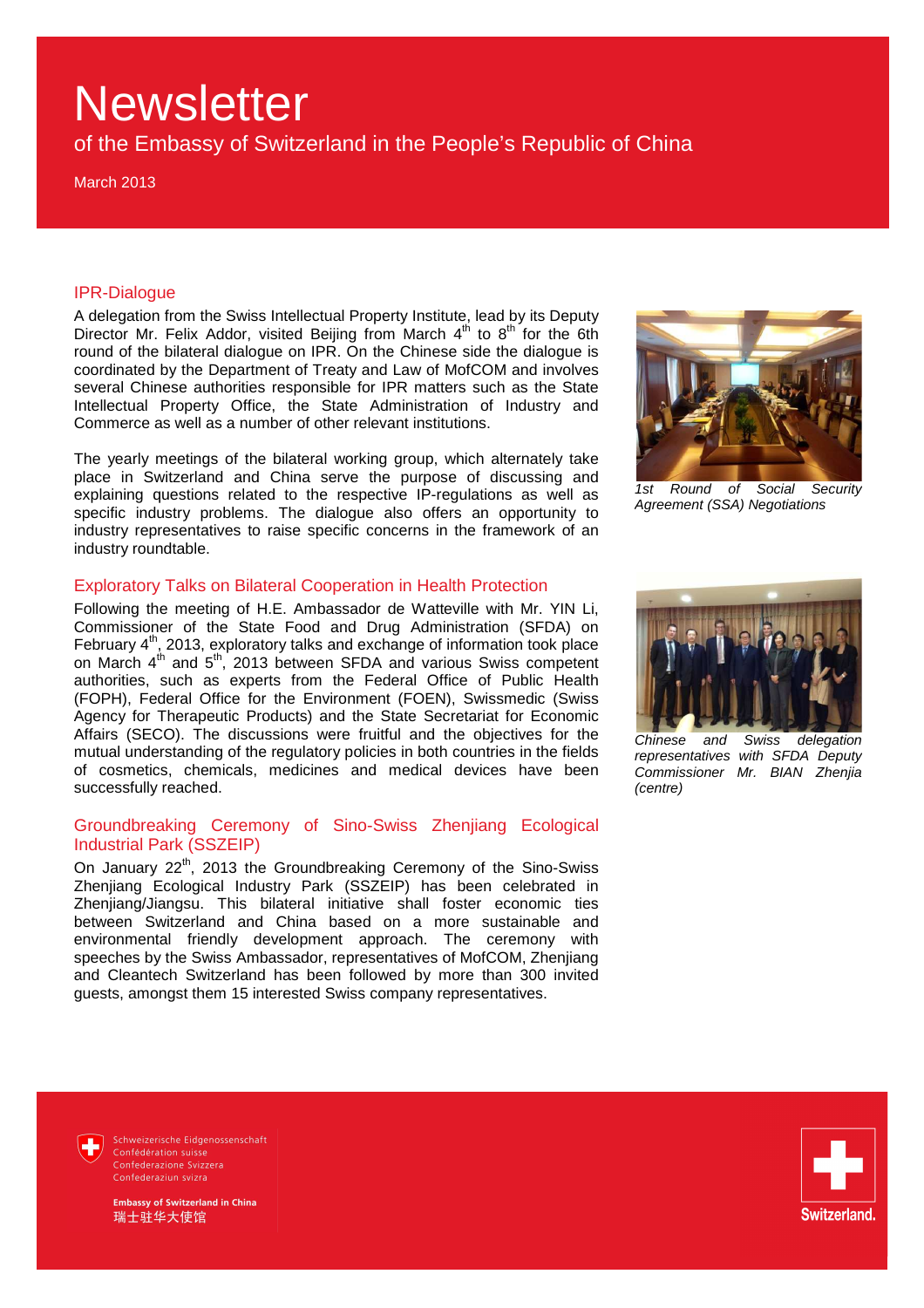of the Embassy of Switzerland in the People's Republic of China

March 2013

# **Swiss Business Hub China**

## Golden Club - VIP Reception

Organized by the Swiss Business Hub, the Gala Dinner hosted by Ambassador Jacques de Watteville on November 30<sup>th</sup>, 2012 gathered 35 CEOs of important Chinese companies as well as Mr. Roland Decorvet, Chairman & CEO of Nestlé (China) Ltd. and Mr. Julien Bonnard, Manager of Baur of Lac Vins Asia. In addition to strengthen the business ties our two countries have developed since the launch of Deng Xiaoping's reform policy in 1978 this event offered an ideal platform to promote Switzerland as a business place. Following Mr. Ambassador's welcome note, Alain Graf, Counselor and Head of the Swiss Business Hub China, detailed the numerous advantages Switzerland can offer as a European hub to Chinese companies willing to develop their activities in Europe. Furthermore, Mr. Liu Erqi, CEO of China Volant Industry Co. Ltd., shared his positive experience as a participant in last year's CEO trip to Switzerland and how much he was impressed by the attractiveness of Switzerland as a business location. The CEO trip is a yearly "fact finding mission to Switzerland", usually held in July and organized by the SBH for 10 Chinese CEOs invited by the Ambassador.

# Food Fact Finding Mission – November  $10^{th}$  to  $20^{th}$ , 2012

Organized by OSEC in cooperation with Swiss Business Hub China and Peach International, the Food Fact Finding Mission (FFFM) aimed to give Swiss entrepreneurs, who have the intention to enter the Chinese Market, a comprehensive and insightful view of the Chinese food market.

The 10 days FFFM took place in 5 different locations, starting in Hong Kong, Guangzhou, Shanghai, Nanjing and then ending in Beijing with the following program elements:

- Visit of successful Swiss companies and personal meetings with their high level managers;
- Market Check ( from high-end stores to local supermarkets);
- Meeting with government officials and Investment Promotion Commission;
- Introduction to Top Chinese F&B experts and distributors, as well as logistic experts
- Meeting with the official Swiss representations in all locations.
- Visit of the FHC food fair in Shanghai
- Participation in networking events

Totally 9 Swiss companies and entrepreneurs from the Food & Beverage segment joined the FFFM. During the 10 days program, they had the opportunity to learn from both sides: experience from the Swiss business





Confédération suisse Confederazione Svizzera Confederaziun svizra

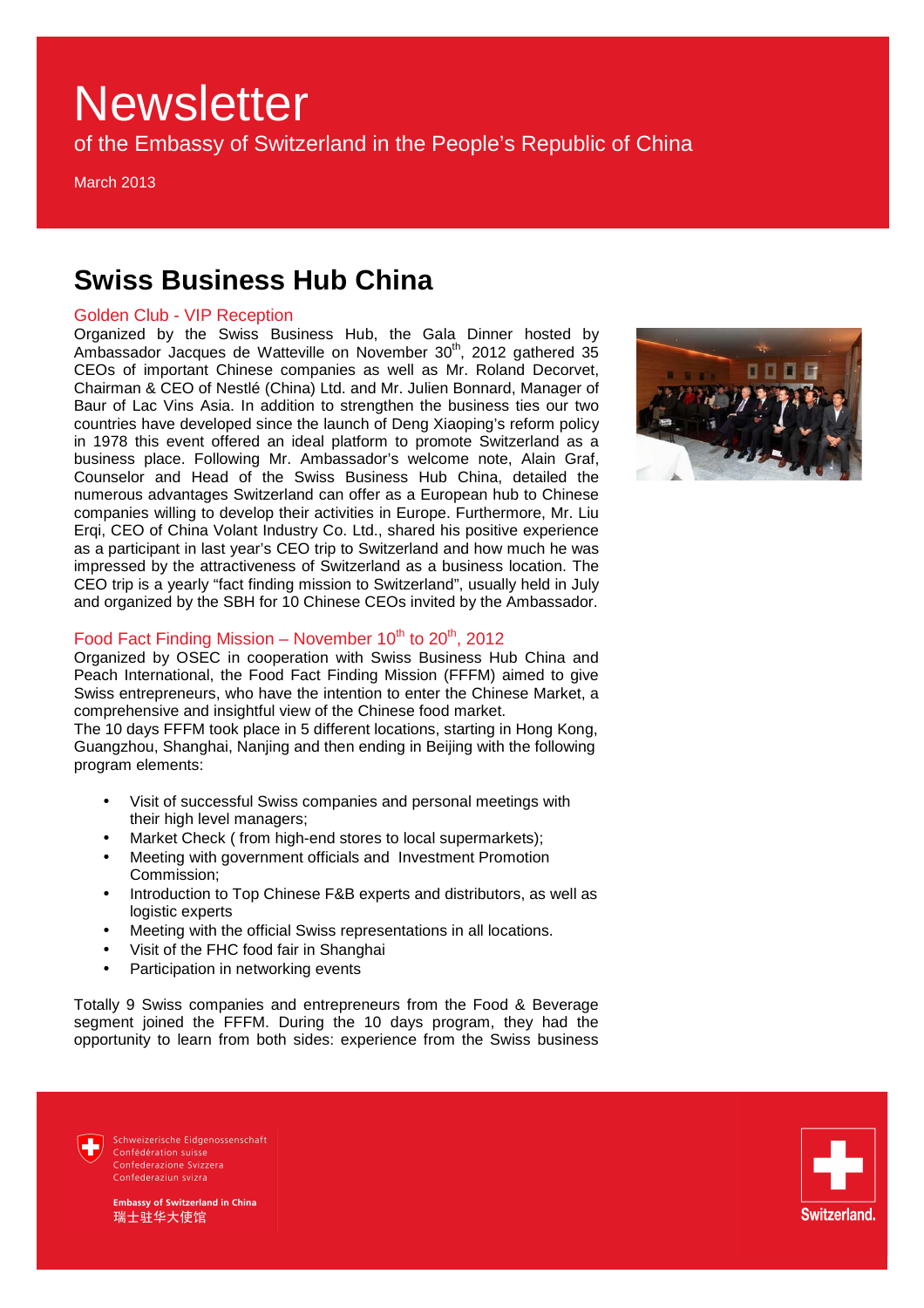of the Embassy of Switzerland in the People's Republic of China

March 2013

side in practice as well as the view of the Chinese distributors, consumers and government officials.

The FFFM also showed the participants very well the opportunities of the Chinese market for Swiss food suppliers on the one hand and also the big challenges on the other hand. It is obvious that a rising number of Chinese people can afford more expensive imported products. Such products are considered a symbol of wealth and display an international mindset. Additionally with several food scandals shocking the nation, the trust in domestic products has also been higher in the past. However at the same time, it is a huge and expensive challenge for a Swiss SME to start business time, it is a huge and expensive challenge for a Swiss SME to start business<br>in China. Culture differences, language (low penetration of English), general business methods, logistics, quality control and an unstable and little transparent legal framework are only some of the most important burdens for foreign market entrants to conquer. for foreign market entrants to conquer.<br> **Cultural News**<br>
Swiss Game Design<br>Pro Helvetia presented the exhibition Swiss Game Design from January 19<sup>th</sup>

# **Cultural News**

### Swiss Game Design

to February 3<sup>rd</sup> at CMoDA (Museum of Digital Arts) in Beijing. In a very interactive way, the exhibition displayed the edgy and contemporary visual culture offered by gaming, gathering 20 different games all realized by Swiss designers. Game designer Florian Faller arrived in Beijing with his Swiss designers. Game designer Florian Faller arrived in Beijing with his<br>award-winning Feist and gave the Beijing audiences a fruitful lecture. This exhibition allowed the Chinese public to get a deep insight of the Swiss creativity in the field of game design, which is often too little known. The 5,500 visitors could discover the wide variety of games and the state-of-theart technologies developed in Switzerland.

#### Verbier Festival Chamber Orchestra

art technologies developed in Switzerland.<br>Verbier Festival Chamber Orchestra<br>Led by the virtuoso Russian violinist Kirill Troussov, the Verbier Festival Chamber Orchestra played a brilliant concert at NCPA in Beijing as well as in Shanghai, Guangzhou and Shenzhen. Shenzhen. For this first tour in China, it presented a very special repertoire, which alternates the pieces of Vivaldi's Violin Concerto "The Four Seasons" and Astor Piazzola's "Four Seasons of Buenos Aires". Thanks to the sponsoring of Julius Bär, the Chinese public had the chance to discover this outstanding ensemble, which gave us a taste of the spirit and atmosphere of the Verbier Festival! in Concerto "The Four Seasons" and Astor Piazzola's "Four Seasons of<br>nos Aires". Thanks to the sponsoring of Julius Bär, the Chinese public<br>the chance to discover this outstanding ensemble, which gave us a



Swiss Game Design Exhibition



Kirill Troussov and the Verbier Festival Chamber Orchestra

Schweizerische Eidgenossenschaft Confédération suisse Confederazione Svizzera Confederaziun svizra

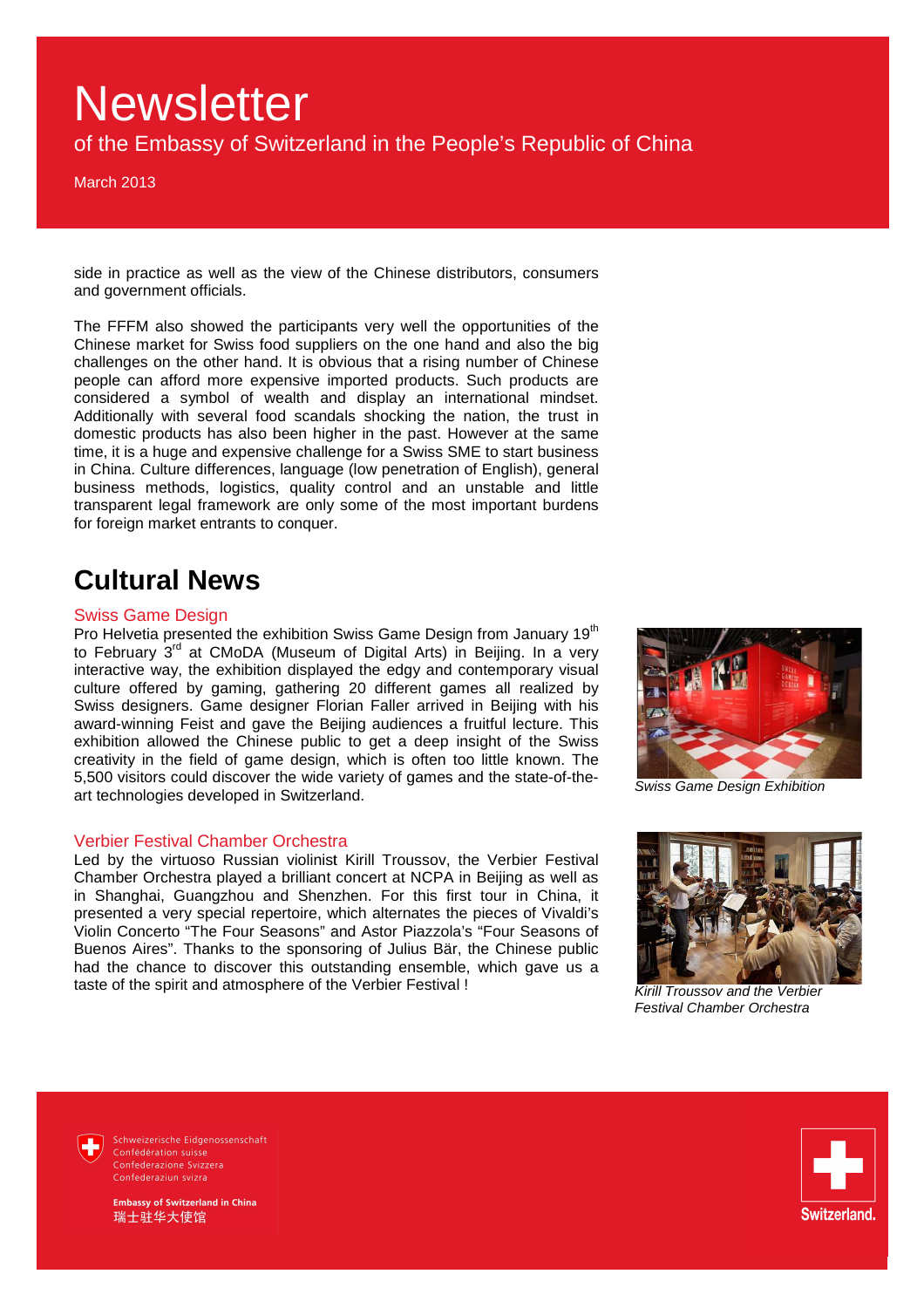of the Embassy of Switzerland in the People's Republic of China

March 2013

# **Science, Education and Health News**

#### All Swiss University Alumni Event

The annual Swiss university alumni gathering took place at Gehua Design Center on December 15<sup>th</sup>, 2012. More than 70 graduates from Swiss public universities and research institutes, including several freshly returned EPFL students, attended the networking event. The alumni were greeted by Ambassador de Watteville and Mrs. HONG Huang, director of Gehua Design Center library and were introduced to the new Science and Education team of the Embassy. Ambassador de Watteville also took the opportunity to donate a collection of books on Swiss art and design to the library.

#### EPFL Vice President Visit to China

Philippe Gillet, Vice President of Academics of EPFL led a delegation to China in January. During his stay in Beijing, Professor Gillet visited EPFL's partner universities in Beijing, including Tsinghua University, Peking University, Beijing University of Aeronautics and Astronautics and Chinese Academy of Sciences and renewed exchange agreements with the partners. Professor Gillet also hosted an EPFL alumni night at Swissotel together with over 20 EPFL graduates in China. The EPFL delegation was in town for a conference jointly organized by Tsinghua University and the EPFL-based International Risk Governance Committee.

### Swiss Booth at Education Fairs in Shenyang and Ulaanbaatar

The Embassy of Switzerland took part in the China International Education Exhibit in Shenyang on March 12th. It will also be present on March 23<sup>rd</sup> and 24<sup>th</sup> at the International Education Exhibition in Mongolia. Comprehensive information about study opportunities in Switzerland will be provided at the "www.swissuniversity.ch" booth. Each year education fairs attract many students and parents interested in Switzerland's excellent education possibilities.

## 8<sup>th</sup> APAIE Conference & Exhibition

From March 11<sup>th</sup> -14<sup>th</sup> 2013 the 8th Annual APAIE Conference & Exhibition took place at the AsiaWorld-Expo in Hong Kong, hosted by The Chinese University of Hong Kong. The aim was to grant the international educators community, over 1000 delegates from around the world, extensive opportunities to exchange ideas and learn about new initiatives and trends in the Higher Education field. Under the conference's theme "An Ascendant Asia-Pacific: International Higher Education in the 21st Century", the participants had access to over 50 seminars and lectures in order to learn more about best practices and future challenges. At the Exhibition with over



All Swiss University Alumni Event



EPFL Vice President Visit to China



Swiss Booth at Education Fairs in Shenyang and Ulaanbaatar

Schweizerische Fidgenossenschaft Confédération suisse Confederazione Svizzera Confederaziun svizra

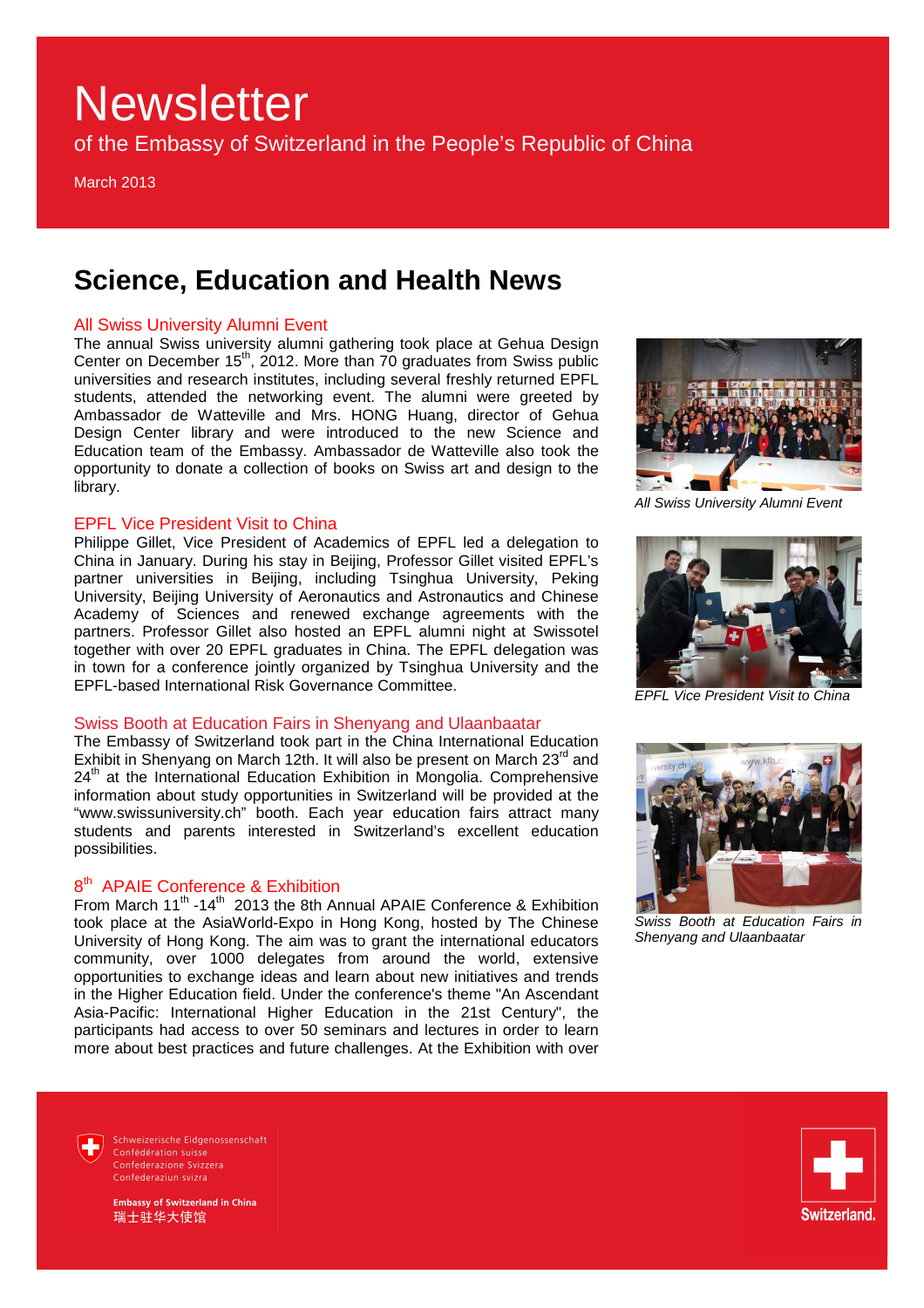of the Embassy of Switzerland in the People's Republic of China

March 2013

100 booths, Swiss universities such as the University of Zurich, Bern, Lausanne and Geneva were given the opportunity to present their institutions and programs at the Swiss booth which was organized by Swissnex China - the Swiss Government's Higher Education outpost.

#### 4th Reception of the St.Gallen Symposium in Beijing

The 4th Reception of the St. Gallen Symposium in Beijing is to be held on March 27th at the Swiss Residence in China. The reception is a prelude to the 43rd St. Gallen Symposium which will take place in the city of St. Gallen in May. Business leaders from MNCs, young entrepreneurs from high-tech startups and promising master and doctoral candidates at the most prestigious universities in China are invited to join a panel discussion led by high-profile guests on the topic "Rewarding Courage—the future of Chinese innovation".

### Swiss Government Excellence Scholarships for Foreign Scholars and Artists Application is in Process

The application for Swiss Government Excellence Scholarships for Foreign Scholars and Artists for the academic year 2014-2015 is in process. The Swiss Government awards various postgraduate scholarships to Chinese scholars, researchers and artists. These scholarships provide graduates from all fields with the opportunity to pursue doctoral or postdoctoral research at a public higher education institution in Switzerland. Students and researchers from China Mainland interested in a Swiss Government Excellence Scholarship 2014/2015 have to submit their applications between March 1<sup>st</sup> and March 20<sup>th</sup> to the Chinese Scholarship Council.

# **Cooperation News**

#### Collaboration in Water Domain Stepping Forward

In 2009, a memorandum of understanding was signed between the China Ministry of Water Resources and the Federal Office for Environment. Under this framework, the experts from the two countries are collaborating in three on-going projects, the early warning system for glacier lake outburst flooding in the Yarkant river, the integrated flooding risk management in the Yangtze river (Wuhan) and the dam safety enhancement management in the Sichuan province.

To establish long-term cooperation, a more programmatic approach is proposed by the Swiss team to transfer the Swiss concept in integrated water management and risk management in relation to water resources, especially under the perspective of a changing climate. On February 19<sup>th</sup>



Ambassador de Watteville meeting Minister Chen Lei.

Schweizerische Fidgenossenschaft Confédération suisse Confederazione Svizzera Confederaziun svizra



Swiss booth at the AsiaWorld-Expo in Hong Kong

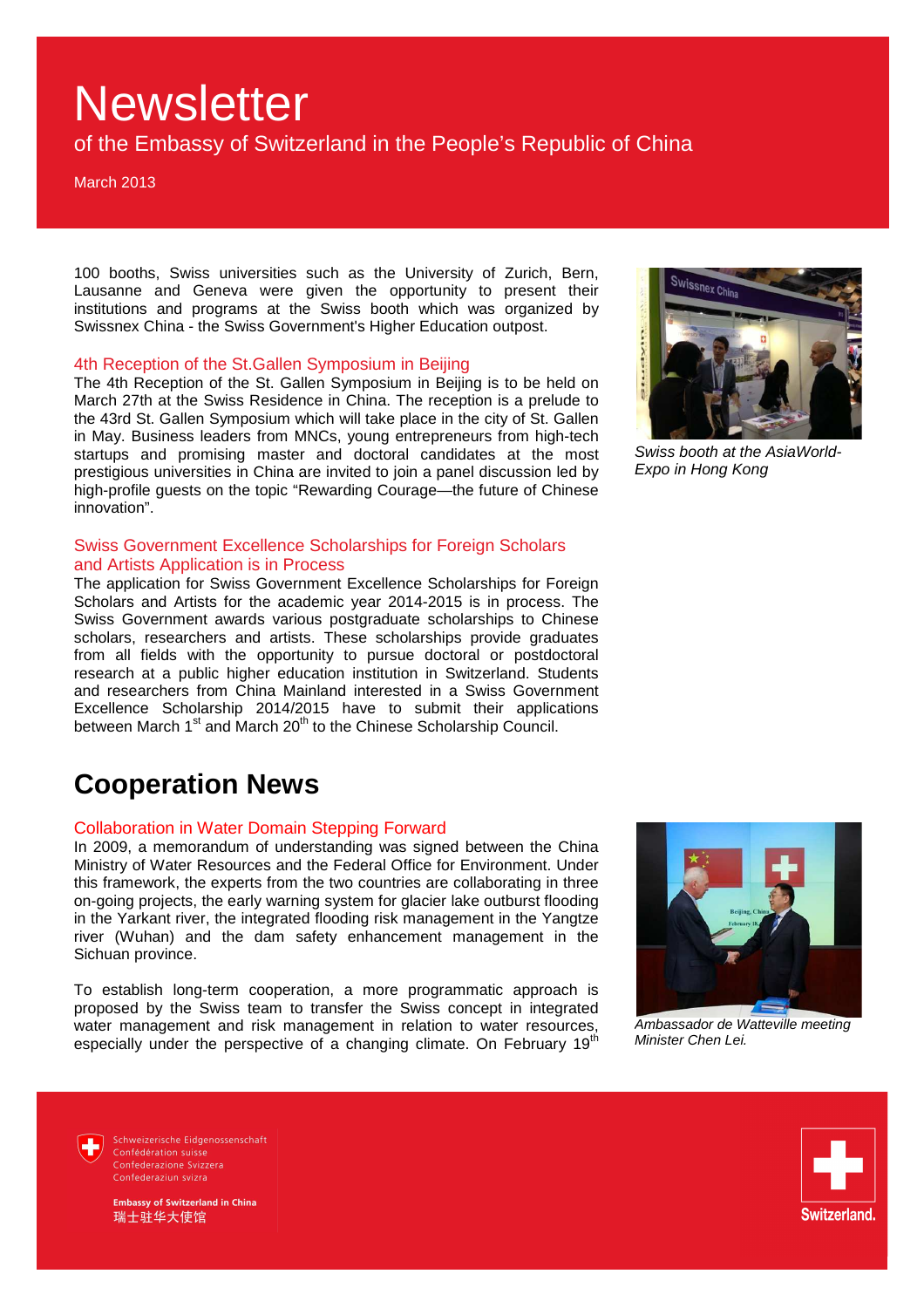of the Embassy of Switzerland in the People's Republic of China

March 2013

2013, Ambassador Jacques de Watteville paid a courtesy call on Minister CHEN Lei, Ministry of Water Resources of China. Ambassador de Watteville handed over to the Minister a Concept Note in that perspective, and had a friendly exchange. Minister CHEN briefed the Swiss delegation about the challenges for China in water resources management, and invited the Ambassador to pay a visit, at his convenience this year, to the famous three-gorge project as well as to the project provinces.

#### High Level Dialogue in Climate Change

The Swiss Agency for Development and Cooperation (SDC) has been collaborating with China in the field climate change adaption since mid 2009. The four-year trilateral on-going program of UK, Switzerland and China, called Adaptation to Climate Change in China (ACCC) has produced sound evidence in climate change and its impacts on agriculture, water resources, grassland, health and extreme events. All these contribute fundamentally to the National Adaptation Strategy, which is expected to be ratified after the two National Congress sessions.

To continue the bilateral cooperation with China, in particular to share China experiences and knowledge with other developing countries in adapting to climate change, the Embassy had a productive meeting with the Director General SU Wei of the National Development and Reform Commission (NDRC), the leading ministry in charge of climate change issues in China. NDRC is the highest policy maker in national economic development. China central government attaches equal priority to the climate adaptation and mitigation. Both sides express interest in deepening the mutual cooperation, helping local provinces in shaping their climate change adaption plan, and giving attention to the south-south collaboration in the future.





Schweizerische Eidgenossenschaft Confédération suisse Confederazione Svizzera Confederaziun svizra